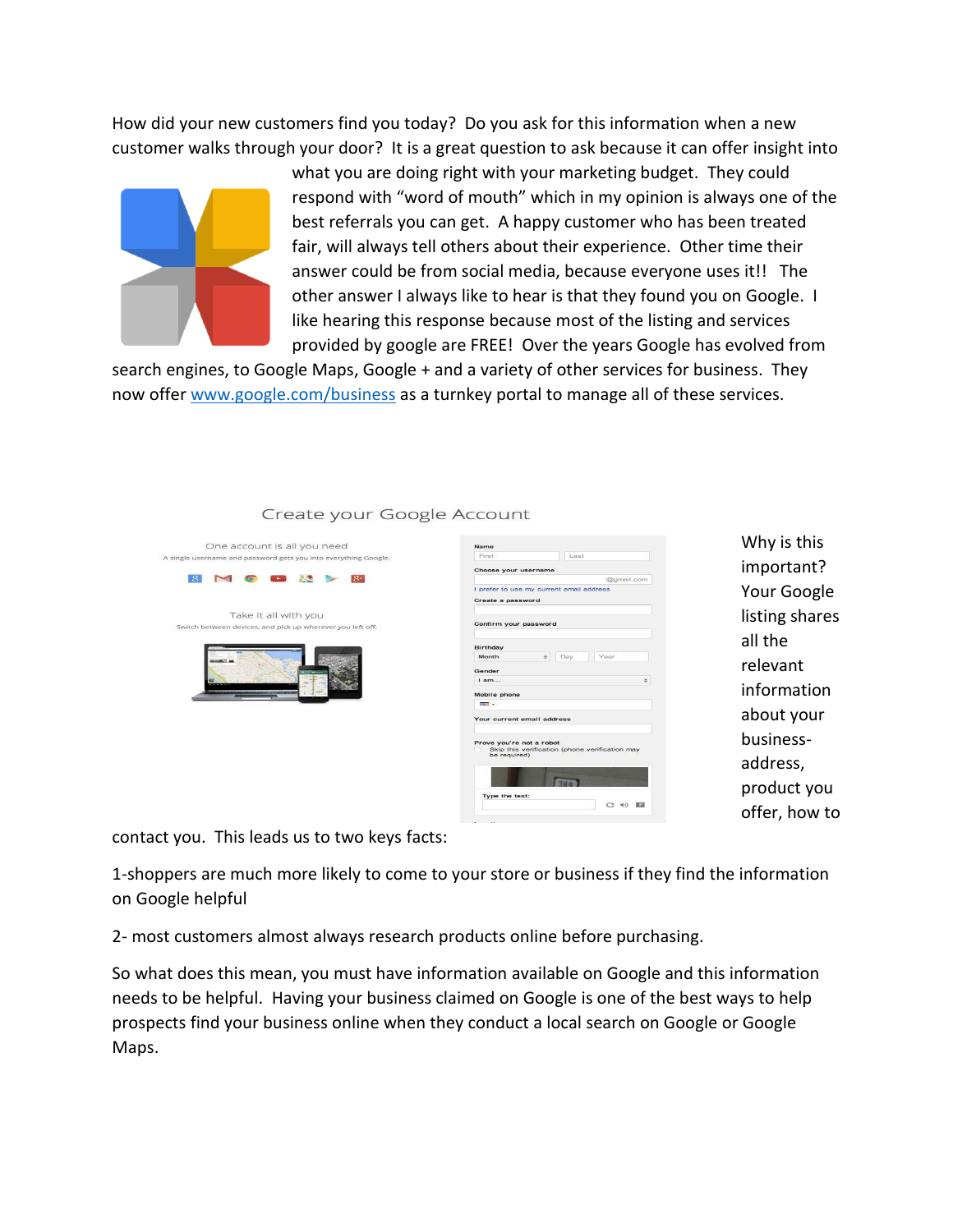Hopefully, your business already has a Google account. But if not, simply start by creating an account from [www.google.com](http://www.google.com/) and click on "create an account". Fill in the required information and follow the simple on-screen instructions. You will be asked to enter a verification code from Google which is sent via text message or phone call. Once the account is set up, navigate to [www.google.com/business](http://www.google.com/business)

## Google

| Vancouver |            |         |
|-----------|------------|---------|
|           |            |         |
|           | Washington | Montana |

The next step is to search for your business. Enter the name and address and click the magnifying glass to search. If you see your business, click

on it and certify that you are an authorized manager. If you do NOT see your business, click "add your business".

#### **ADDING YOUR BUSINESS**

- 1 Business Name
- 2 Country/Region
- 3 Street Address
- 4 City
- 5 State
- 6 Zip Code
- 7 Primary Phone
- 8 Category

| $Cri$ I anka                     |               | <b>Attendition control</b><br><b>Gulf of</b><br>Thailand                                         | Palawan        | Visayas<br>Negros<br>Mindanao |                       |                           |
|----------------------------------|---------------|--------------------------------------------------------------------------------------------------|----------------|-------------------------------|-----------------------|---------------------------|
| Business name                    |               | Entering an accurate business<br>name helps customers find your<br>business when they search for |                | Basilan<br>Celebes Sea        |                       |                           |
| Country / Region<br>Australia    | $\mathcal{L}$ | it.<br>Jakarta                                                                                   | Java Sea       | Indonesia                     |                       | <b>Bismarck Sea</b>       |
| Street address                   |               |                                                                                                  | <b>COMPANY</b> | Banda Sea<br>Timor Sea        | Arafura Sea           | Papua New<br>Guinea<br>So |
| City<br>Enter the full city name |               |                                                                                                  |                |                               |                       |                           |
| State                            |               |                                                                                                  |                |                               | NORTHERN<br>TERRITORY |                           |
| Please select                    | v             |                                                                                                  |                |                               | Australia             | QUEENSLAND                |
| Postcode                         |               |                                                                                                  |                | WESTERN<br>AUSTRALIA          | <b>SOUTH</b>          | <b>Brish</b>              |

NOTE: Always ensure your information is up to date and matches exactly what is listed on your website. Accurate and exact information will help Google recognize your information and improve your web presence.

#### **VERIFY YOUR LISTING**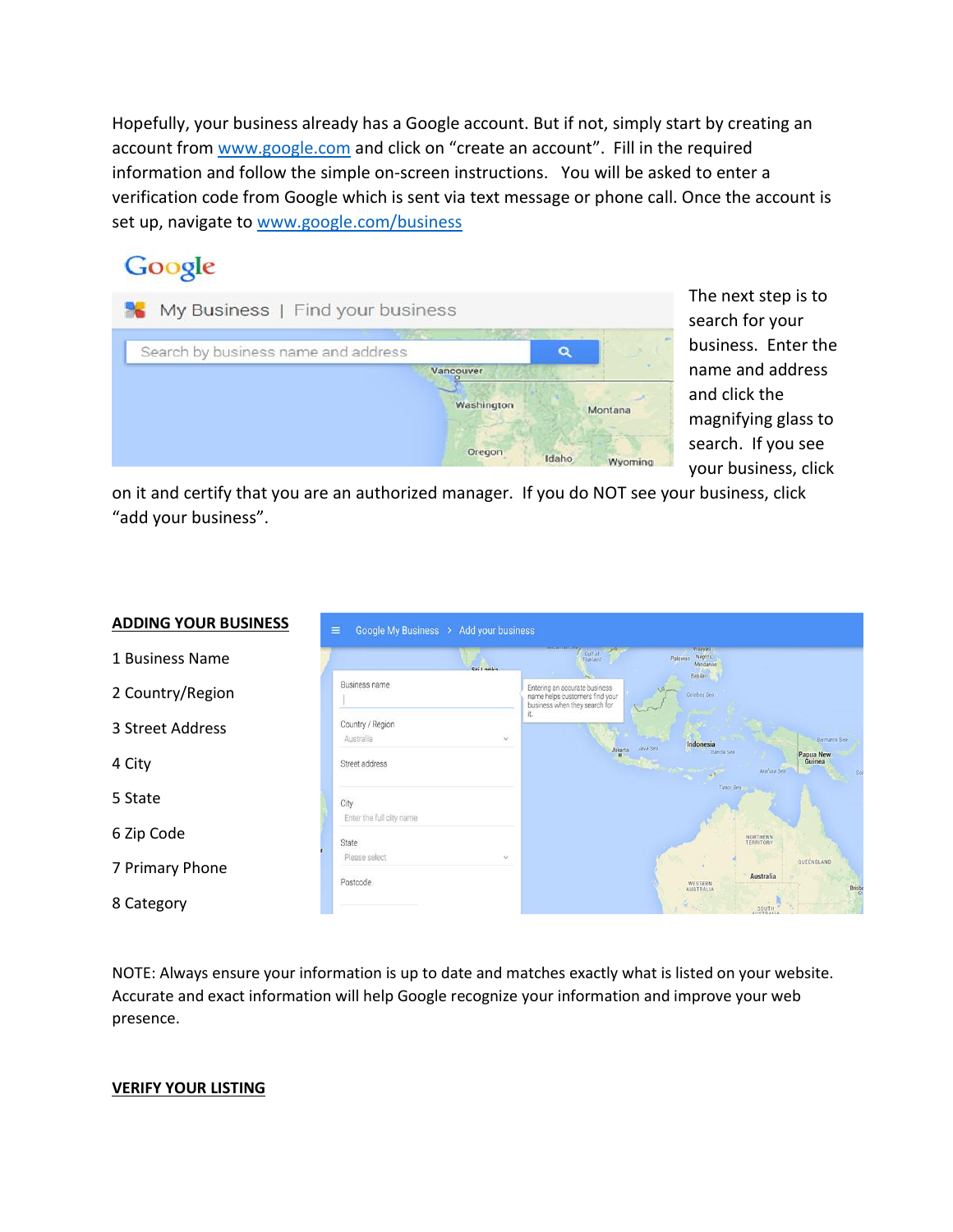Before your listing shows up in a local search, it must be verified. This can be done via phone or mail. Phone will be your quickest option and there is a "call me now" button on the verification page. Your other option is to wait for a postcard to arrive with the verification code.

Once you have the code, log into "Google My Business" and click "enter Code" and your listing will be activated.

#### **MAKE IT YOURS**

Now it is time to make this site stand out and leave no doubt about what services you provide. This stage will include logo, identity photos, cover photo and profile picture. Adding photos and completing all information will boost your position. This is a good time to review all business contact information



once again. Again, it is very important that all information is correct and exactly the same as your web site as this will help Google find and position your listing. Also during the stage, add a description of your company. Share information about all services you offer and highlight the key features of your shop.

### **97%**

It is estimated that 97% of consumers read reviews about local business. Obviously reviews are important, but you may wonder how do you get reviews? Below are a few suggestions, but you are only limited to your imagination.

-Add the Google+ icon to your website with link to listing

-Signs in your place of business

-Ask customers both new and long term

-Use an email campaign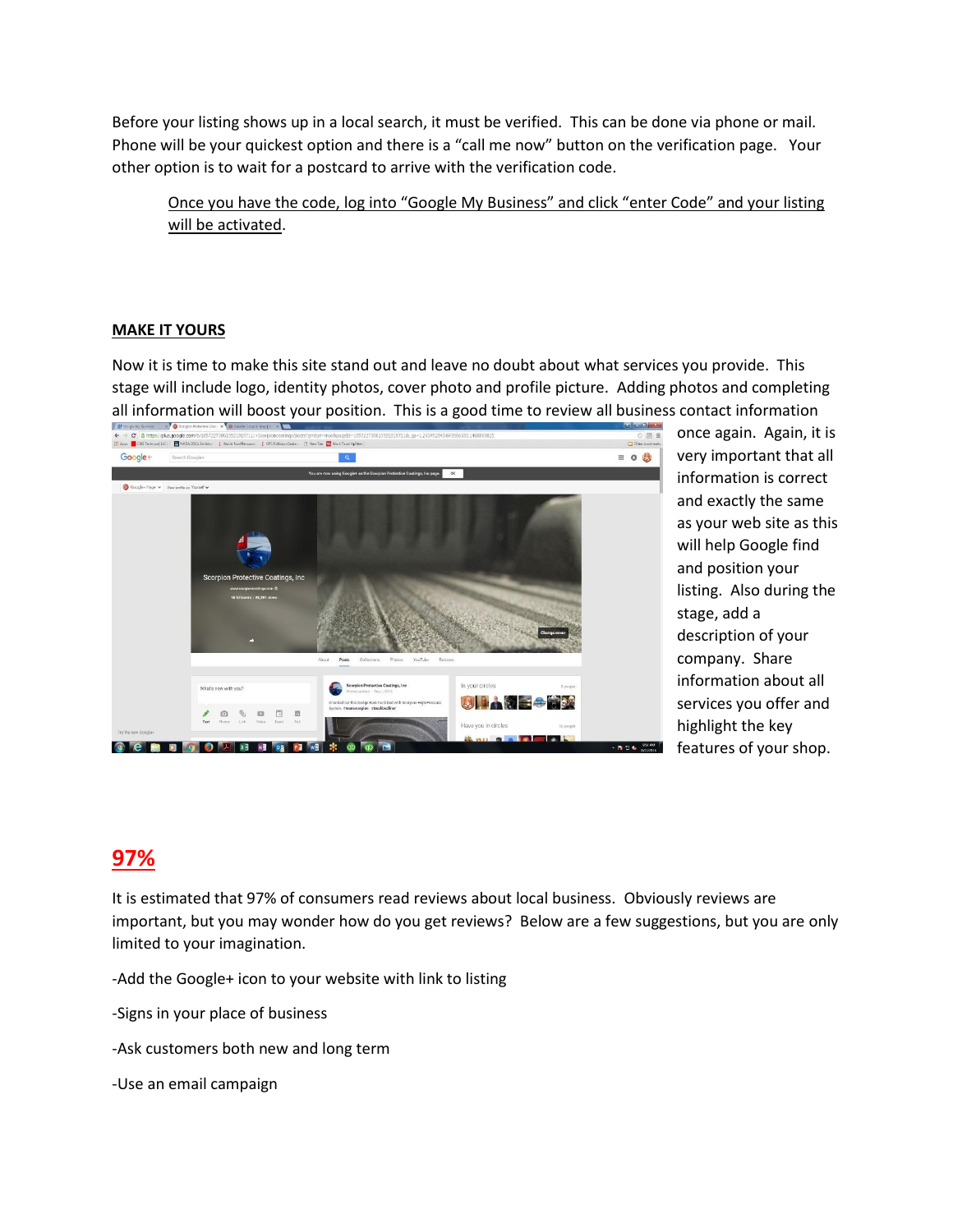Many consumers put a lot of consideration into the reviews they read. So all your customer interactions



are important. Another fact about consumer reviews is that unless they are asked, most consumers do not take the time to make these reviews even if their customer experience was outstanding. Continue to ask for them and be creative. It will pay off.

#### **Responding to Reviews**

It is just as important to pay attention to the reviews as getting reviews themselves. It is easy to find and respond to reviews from the Google My Business portal. There will be a "REVIEWS" button on the dashboard. It is nice to respond to some of the positive reviews, but it is strongly encouraged that you respond to all negative reviews. Also, respond cautiously. Take to time fully understand the complaint or negative experience. Craft your responds, but read over several time before sending. I also encourage you to attempt to take the conversation offline by offering a phone number or email to be reached at for a quicker resolution.

While there are a lot of different terms and sites we talk about when it comes to managing your business listing information via Google properties, the main takeaway here is that Google My Business

essentially simplifies this all for your business. Now, instead of worrying about what goes where, all you need to focus on is getting your listing information updated in Google My Business – then Google will take care of the rest!

This is a free opportunity to list your business on the most widely used consumer search engine in the world, so take advantage. We know your potential customers are



searching and we want them to find you.